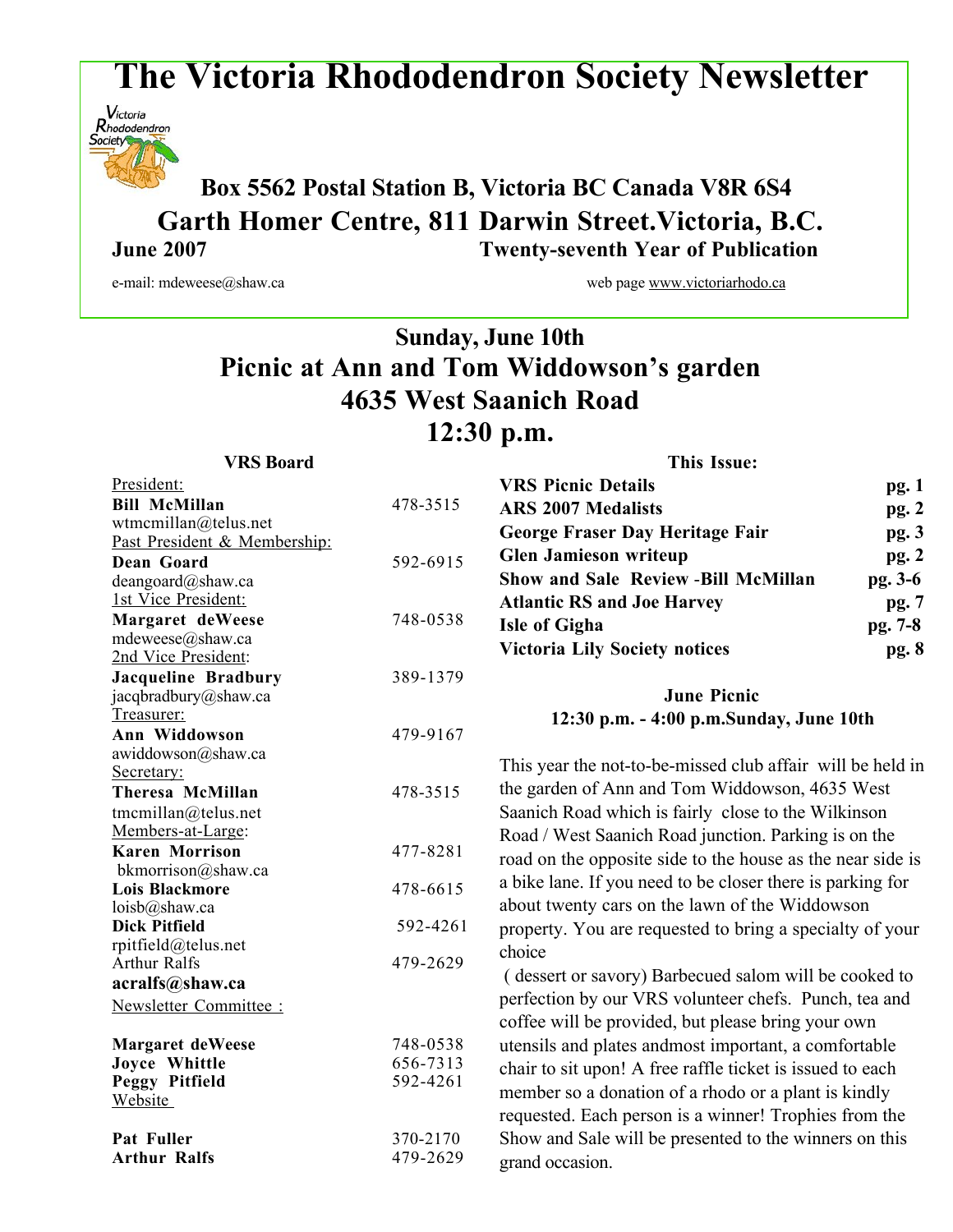### **ARS 2007 Gold and Silver Medalists**

**Steve Hootman**, co-Executive Director of the Rhododendron Species Foundation, a frequent and a favorite speaker at the VRS, was awarded the Gold Medal of the American Rhododendron Society, the Society's highest award, at the convention banquet in San Francisco the evening of April 14th. A variation of the citation reads as follows:

To Steve Hootman-one of the foremost international plant hunters of the late 20th and early 21st centuries, and one of the most intrepid; Co-Director of the Rhododendron Species Foundation and Botanical Garden where he maintains a determining role in making the garden a premier garden of its kind in the world, and facilitating the mandate of the Foundation beyond all expectations, especially in regard to conservation, distribution, and education; a lecturer and educator *extraordinaire* on the subject of rhododendrons; a significant contributor to ongoing scientific research on rhododendrons; Co-Editor of the RSF yearbook *Rhododendron Species*; and among the most knowledgeable people in the world on the genus *Rhododendron-*the American Rhododendron Society is pleased to bestow its highest honour, the Gold Medal.

**Mitch Mitchell** of Viva Vireya Club in Hawaii received the Silver Medal for his extensive work with Vireyas and for promoting them at the Hilo Zoo Entrance.

### **Glen Jamieson's May Presentation Summary**

**Dr. Glen Jamieson** gave a most informative Power Point presentation, in part based on the 2005 Yunnan Plant-hunting Expedition led by **Steve Hootman**, which included our President, **Bill McMillan**, in the group.

Their route, which went west from Kunming across several major mountainous river valleys towards the borders of Tibet and Myanmar and up the Salween, was also the region where many important plant discoveries for the Western world were made. Glen briefly discussed the famous 19th and 20th Century plant explorers Fortune, Delavay, Wilson, Farrer and Kingdom Ward, and their contributions to the plant inventories of Europe and North America, but he

focused his talk on the life and plant-hunting achievements of George Forrest.

Glen, a marine biologist, gives many presentations to large groups, and he uses the latest technology now available. His lectures are indeed an educational tour de force, well organized and informative and we all came away with valuable information, as Glen illustrated some of his points by using comparisons to our British Columbian topography and river systems.

China is changing rapidly from the dark days of the Cultural Revolution of the 50's through to the 80's. To meet the demands of its enormous population, it is undertaking major infrastructure development, including new roads that now connect the cities with once relatively inaccessible rural areas, including the remoter parts of Yunnan. The greater city wealth has resulted in a rapidly increasing Chinese tourist presence throughout China, and Yunnan, with its extensive Chinese ethnic minorities and wilderness areas, is a prime destination. However, although the survival needs of all peoples are now being met, the standard of living is still quite low in many rural areas, with many still living as peasant farmers. Because of the complex mountainous topography and steep slopes of the Mekong, Salween, Yang-tse and Irawaddy regions, it is a challenge for farmers there to eke out a living.

While logging in western Yunnan is no longer practiced by the Chinese (this is not the case in neighbouring Myanmar), local harvesting of trees such as rhododendrons for firewood and other uses is impacting the abundance of some of the larger rhododendron species, although the increased light that results can allow seedlings to grow faster.

Glen showed us slides of many rhododendrons familiar to club members and grown as special plants in our gardens: the epiphytic R. edgeworthii, roxianum var. oreonastes, megacalyx, sinogrande, calostrotum, and in the alpine, impeditum, to name a few.

The 2005 Expedition will be remembered for its great dry weather before the Monsoon, the comaraderie of the group, the large number of rhododendrons found, and for all the interesting presentations from various members of the team.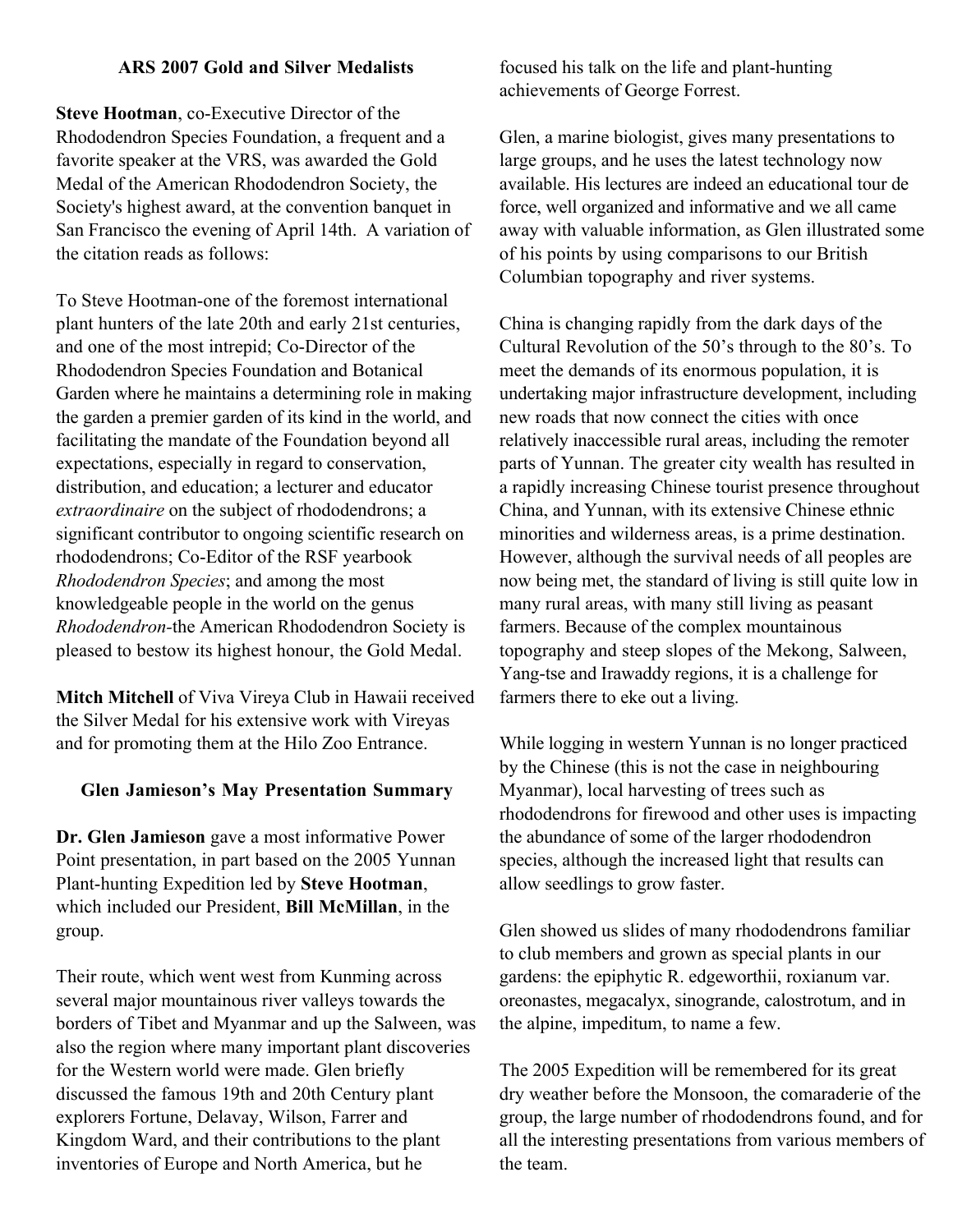### **The Seventh Annual George Fraser Day & Heritage Fair Ucluelet, B.C. on Saturday, May 26, 2007**

- **• 10:30 AM : Welcoming Ceremony**
- at George Fraser Memorial Park (across from Village Green at Main Street & Fraser Lane)
- Introductions
- Speech by The Honourable **Iona Campagnolo**, Lieutenant Governor of British Columbia -
- **• "Heritage in Small Coastal Communities"**
- Scottish Fiddling & Piping, Highland Dancers, Aboriginal Dancers
- Garden Planting of Fraser hybrids by Lt. Governor, Children & Other Citizens of the Community
- **• 11:30 AM-12:30 PM : Interpretive Walking Tour**
- Enjoy a stroll with the Lt. Governor that begins on Fraser Lane to view heritage gardens/property where George Fraser lived and planted his heaven on earth.
- Quick stop en route for a "Uniquely Ukee" Greeting at the Village Square Shops!
- **• 12:30 PM-1:00 PM : Opening Ceremony**
- Heritage Fair, U.A.C Hall at 1510 Peninsula Rd - Doors open at 12:00 Noon - Admission - \$2.00
- Welcome Speech Guest Speakers Presentations to Lt. Governor
- Lunch & Refreshments available
- Silent Auction commences
- **• 1:00 PM-4:00 PM : Heritage Fair**
- Historical Displays Old Time Fiddlers Silent Auction - Door Prizes - Scottish Music & Poetry
- Jigs/Reels on George Fraser's Fiddle
- Featuring a New Book by Bill Dale **'George Fraser's Rhododendrons'**
- Plant Sale and more
- for more information, contact: Event Coordinator:

### Wanda McAvoy, **email**

wmcavoy@telus.net

PO Box 152, Ucluelet BC, V0R 3A0 Ph: 250-726-7459, Fax: 250-726-7459

### **Lost at the VRS Show and Sale**

I lost my pen at the Show and Sale; have you seen it? I think I lost it while helping Ian load his trailer. It was a gift for my 10th wedding anniversary and as such has tremendous sentimental value. The retail value is \$300- 400. Jason Jones phone: 380-2001



### **The 2007 VRS Show and Sale** by Bill McMillan

After a cold, rainy set-up day, Show Day was glorious and what a great Show! The cold unsettled spring weather made for strange mixtures of entries. We got plants that would normally have finished blooming, and missed having some that would normally be ready for the Show! In spite of that we had a great selection of plants, and some real "eye candy". According to our count, 261 people came to the Show this year despite a number of competing sales and events.

Donations in the raffle were marvelous with many items from members and nurseries. Selected items were placed into a Silent Auction, a new initiative. The auction was a great success but as would be expected the raffle ticket sales were down from last year. Taken together, however, the Raffle and Silent Auction brought the total revenue up from 2006. We offer a huge thank you to the members who donated material, the sellers who donated plants and our many sponsors. We gratefully acknowledge food donations by members Lois Blackmore, Nora Brown, Michael and Sharon Challen, Margaret deWeese, Heather Dickman, Maureen and Gerry Glaum, Sue and Bill Hyslop, Linda Kreiss, Murray and Peggy Matheson, Pat Owen, Dick and Peggy Pitfield, Jean and Norm Todd, Betty Whitlock ,Ann and Tom Widdowson. Their donations and some bought items enabled the kitchen to offer teas, plates of goodies, and sausage rolls for sale, and also to feed the hungry volunteers. The sellers had a fine selection of rhododendrons again this year. RhodoHaven (Les Clay) Nursery, Firwood Nursery (Norm Todd), Ralfs Nursery, the Propagation Group and individuals had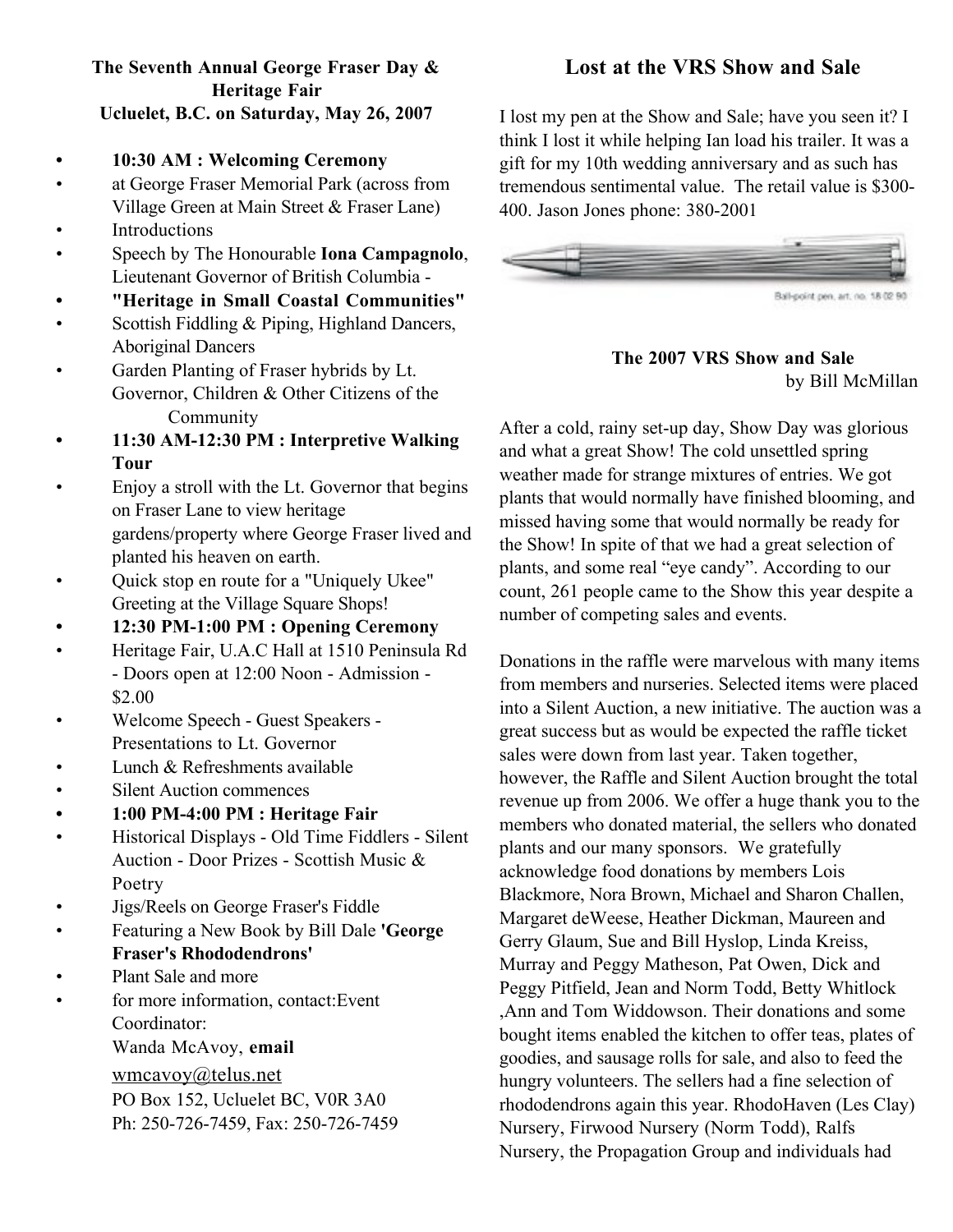plants for sale. Sales revenues were good,due in part perhaps to opening the sales a bit earlier this year. Changes we made this year caused a few rough spots and we will modify procedures accordingly next year.

Again the response to the call for volunteers was excellent. We had 57 volunteers, and 44 of you took on multiple chores since the show had many jobs that needed doing. It was great when someone said: "my shift has ended, is there anything else you need help with?" – and that happened often. The Show organisers, with Dick Pitfield and Ian Duncan spearheading the setup and take -down, Bill McMillan as Chair and handling publicity, Margaret deWeese championing the raffle, Karen Morrison overseeing Admissions, Ann Widdowson and Dean Goard handling Accounting, and Lois Blackmore and Ena Vandermale managing the food and kitchen, made the event happen. Telephone and Email contacts were frequent in preparation for the event.

As in the past, notices were placed on our own and other gardening websites, sent to the ARS and various magazines, and I arranged to have a copy of the discount coupon slotted into the Horticulture Centre of the Pacific's newsletter. It also helped that the show was mentioned in Helen Chestnut's column in the Times Colonist newspaper and Jennifer Blyth of Black Press put our notice and a photo in their "Around the House" column. New posters were prepared and distributed to many garden centres around Victoria and signs were placed on strategic telephone poles ahead of the Show. We also advertised the Show by word-ofmouth to other clubs at various presentations. Margaret deWeese, Pat Fuller and Arthur Ralfs included digital copies of the Show Rules and Schedule in the E-mail version of our Newsletter and on our website.

Margaret deWeese wrote letters and followed up with phone calls to potential raffle donors. Liz Keay, Don Whittle and Ed Kubec helped her to pick up the donations. Ann Widdowson copied the computer program we use to track sales onto the Club computer to use on Show day. Norma Buckley, Jacq Bradbury and Keiko Alkire prepared rhododendron blooms for the delightful flower arrangements from the Finnerty Gardens collection. Thanks go to Rhonda Rose for cutting the trusses used.

Friday, the early Set-up crew of Ian Duncan and Dave Mackas arrived at Ann and Tom Widdowson's home at 9 AM and, with Tom and Ann's help, loaded up the Show materials. The table rental company delivered tables to the church and the set-up crew of Dick Pitfield, Archie Brown, Arthur Ralfs, Ev Vaneerden and Frank Neate got to work. Once the early crew arrived the two crews combined to finish setting up the hall. The Church now charges for use of the tables and our skirting clips do not fit their tables, so we opted to use mainly wooden rental tables this year.

Once the display area was assembled, Liz Keay, Don Whittle and Margaret deWeese set up the raffle area and placed all the Raffle and Silent Auction items. Just after noon, Ena Vandermale arrived with sandwiches and cookies and prepared coffee for a very welcome lunch break. We were particularly appreciative because Ena came despite a medical emergency in her family. Afterward, we completed the set-up and installed the plastic covers and table skirts; the hall was ready just before entries began to arrive. Val Murray prepared a display featuring Abkhazi Garden, Elizabeth Bigelow set up a display for Glendale Gardens and Lloyd Gilmore displayed some of his new hybrid rhododendrons and information about propagating.

Thanks are extended to Jacqueline Bradbury for collecting, cleaning and arranging engraving for the Show trophies again this year, and also for dealing with award ribbons.

Theresa McMillan and Ed Kubec filled the ginger beer bottles in preparation for opening the Entry Table. Theresa McMillan, Sue and Bill Hyslop, Bonnie Moro and Keiko Alkire received entries and helped where there were problems. Submissions filled the 'leave your entries here' tables quickly and our crew of Judy Gordon, Norma Senn, Sharon White and Burns Morrison started setting them out. During the late afternoon and into the evening, the crew placed and organized the entries into an eye-pleasing layout, despite an error I made in updating the plant list that led to a number of plants being mislabeled. Once again Abkhazi garden materials were featured in a new version of Val Murray's fascinating 'fake rock' and plant display. When I left for the night, the layout of the trusses was still under way and Burns Morrison took on the task of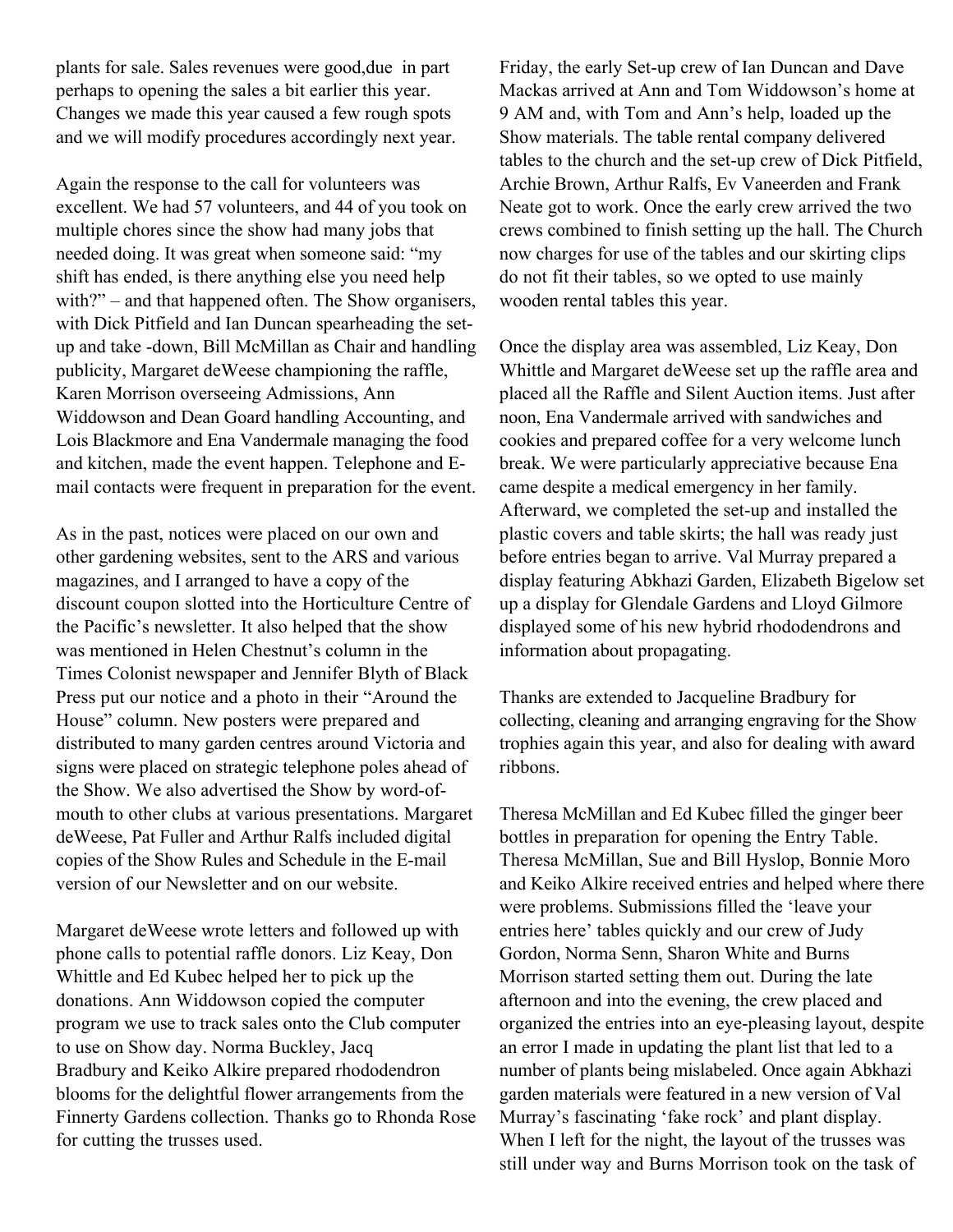helping until the crew completed the layout , then closing down the hall and setting the alarm system.

A big thank you to Exhibitors who entered trusses, sprays and plants– entries from each person ranged from 1 to an amazing 92, with 539 in all! We strongly encourage even more members to bring in material next year. It was unfortunate this year that we had photographic entries from only two people. Bonnie Moro carefully judged those that were entered and offered well thought out constructive criticisms that were appreciated. We will rethink criteria for entry next year to encourage more participation – we know there are excellent photographers in the VRS!

Very early Saturday, Bill and Carol Dancer set out signboards to direct people to the Show. One of the Judges, Norma Senn, and I arrived at the church just after 7 AM and I carefully shut off the alarm system. We got the coffee started and set out the traditional Judge's snack (this year it was Tim Horton's muffins). The other Judges, Betty Kennedy, Ruth Cook and Agnes Lynn arrived soon afterward and we briefly reviewed judging criteria. Ruth Cook and Agnes Lynn with Clerks; Bill Gordon and Burns Morrison tackled the hybrids entries; Betty Kennedy and Norma Senn, with clerks Betty Gordon and Karen Morrison judged the species. Clerk Anne Allen and Karen Burns focused on entries eligible for trophies. Classification problems created some problems for the judges but they sorted things out and completed awarding the trophies in time to open the Show to the public at 11:00AM. We opened the sale earlier (at 10:30) this year to ease lineup frustrations and overall it was a success.

At about 7:30, the Saanich contractors delivered and erected four canopies, and Dick Pitfield and Ian Duncan coordinated the Saturday set-up crew of Caroline Marquart, Archie Brown, Tom Widdowson, Keiko Alkire and Roy Blackmore as they prepared the sales and cashier areas then helped the Sellers position plants. Admissions were coordinated by Karen Morrison and shifts ably handled by Jean Todd and Gary Shearman, Betty Whitlock and Pat Owen, Emma McMillan-Horchik and Julia McCartney. People's Choice award tickets were handed out to the 261 attendees.

We simplified the pricing of raffle tickets to \$2, which

pleased the volunteers selling tickets, and introduced a Silent Auction for specific items. Margaret deWeese coordinated, helped by Joyce Whittle, Michael and Sharon Challen, Ruth Trelawny, Murray Matheson, Maureen Thompson, Theresa McMillan, and Peggy Pitfield. Again this year, the donated prizes were fabulous. We thank Don Whittle, Milius Douglas, Moe and Johanna Massa, Evelyn Weesjes, Karen and Burns Morrison, Madeline and Ken Webb, Dean Goard, Joe and Linda Harvey, Arthur Ralfs, RhodoHaven (Les Clay) and Margaret deWeese for their Raffle/Silent Auction donations.

Local businesses that generously supported us were: **Meadow Oak Nursery, Danica Nurseries Ltd., Glendale Gardens, Firwood Nursery, Cannor Nurseries, Little Elf Garden Centre, Peninsula Flowers Nursery, Garden Works**, **Marigold Nursery**, **Elk Lake Garden Centre**, **Island Specialty Nursery**, **Russell Nursery, Cast Art Studios**, **Evergro Canada Inc.**.**Integrity Sales**, **ELJAY Irrigation**, **Dig This** and **Brentwood Bay Nursery.**

In light of **Brentwood Bay Nursery** giving the VRS Raffle Gift Certificates monthly they were not asked to contribute again because of their ongoing generosity. Thank you letters were sent out to each business. Please support these donor businesses.

Ann Widdowson prepared floats for the cashiers Friday and Dean Goard distributed them Saturday morning and coordinated the Cashiers. Shifts looking after the two sales areas included Bill and Sue Hyslop, Roy Blackmore, Evelyn Weesjes, Linda Harvey, Heather Dickman, Michael Challen and Gerry Glaum. In the kitchen, Lois Blackmore and Ena Vandermale coordinated activity and were helped by Norah Brown, Joyce Whittle, Peggy Matheson, Sharon Challen, and others. Hungry volunteers were well fed, and sausage rolls, sweets and drinks were sold to the public. Many thanks to the many Club members who donated food; it was greatly appreciated.

The importance of the Sellers to the success of the annual Show and Sale cannot be overstated. The percentage that the club receives from plant sales provides a major source of the monies we use to pay speaker honorariums and fund other Club activities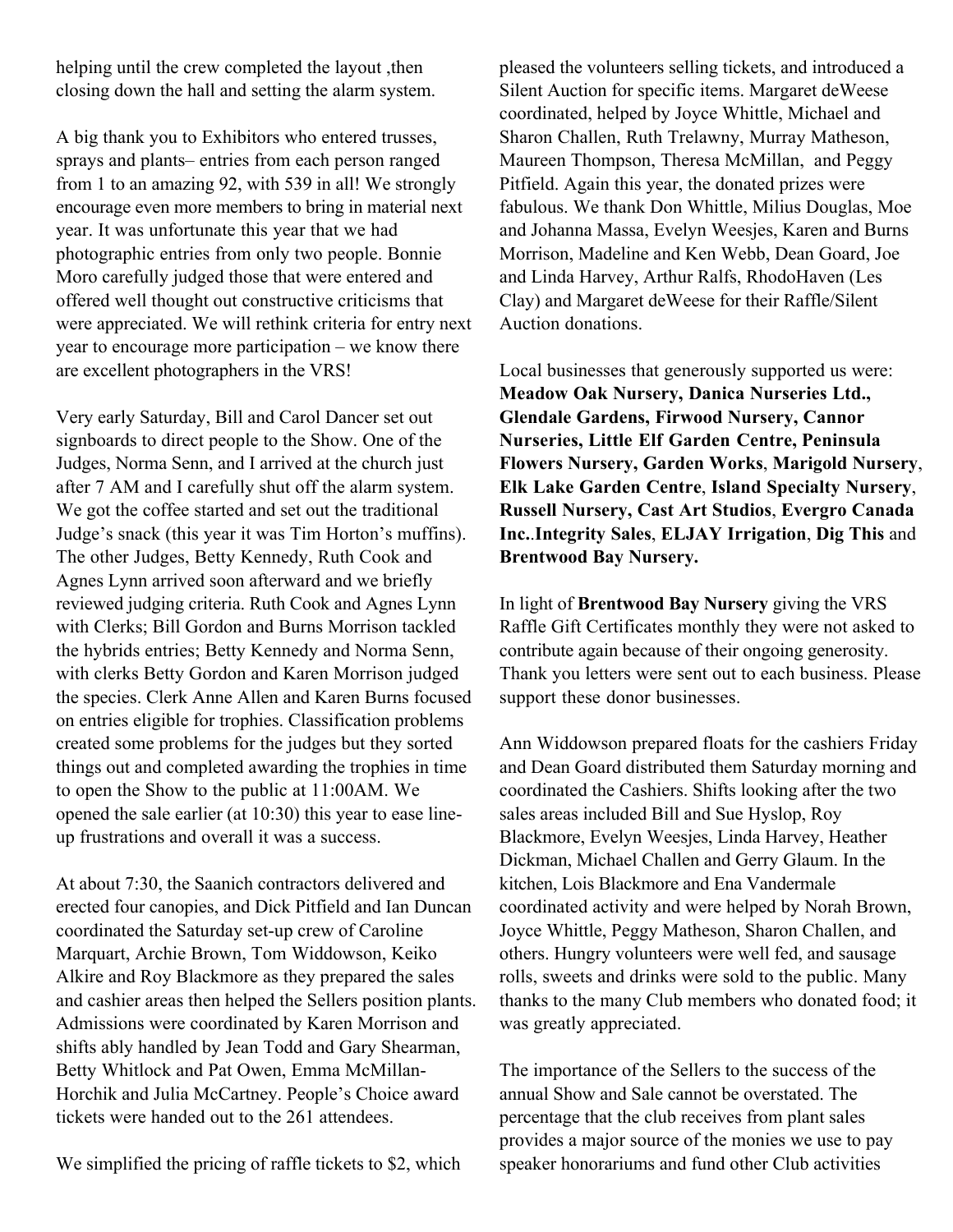during the year. Rhododendron Sellers this year were Firwood Nurseries Ltd. (Norm Todd helped by Gordon Pirie), Les Clay Nursery, Ralfs Nursery (Arthur Ralfs and John Hawkins), and the VRS Propagation Group.

Joe Harvey and Agnes Lynn were kept very busy answering "Questions" for attendees.

We are making more of an effort to document the Show, and this year Jason Jones, Archie Brown and Lori Ann Kenney took photos during the event. Some of the excellent results are already posted on the web page.

In the computer room, Julia McCartney, Heather Dickman, Don Whittle and Linda Harvey separated and sorted seller tags, and cash pick-ups were recounted and entered into the computer by Ann Widdowson. Tom Widdowson and Dean Goard helped with the recounts of the money. Dean and Ian Duncan made cash runs. Again this dedicated group did a first rate job; as usual they were the last ones to leave the church after the Show closed. Later, Ann Widdowson audited the sales figures; despite increased costs, overall revenues were nearly \$2000, somewhat better than in 2006.

One grower had to leave early to catch the ferry because he had another show Sunday. As Four o'clock neared, the remaining growers packed their stock, and the last cashier closed. Exhibitors who wished to retrieved their entries and ribbons and teardown got underway in earnest. Bill and Carol Dancer retrieved the directional signs and helped with tear-down. Teardown and cleanup were completed in about an hour by Ian Duncan, Dick Pitfield, Margaret deWeese, Val Murray, Tom Widdowson, Mo and Johanna Massa, Evelyn Weesjes, Archie Brown, Ken Webb, Theresa McMillan, Emma McMillan-Horchik, John Horchik, John Hawkins, Dave Mackas and others. After a last sweep for overlooked items, I passed the key to the Custodian and another Show and Sale officially came to a close. However, a number of us followed the trucks to the Widdowson's and helped offload Show supplies back into their winter storage area to ease that chore. Then about 15 of us celebrated completion of another successful Show and Sale by enjoying a Chinese food dinner at a restaurant in the Royal Oak shopping centre.

report. With so many volunteers, it would be easy to omit someone who should have been credited.

Chairing the last four Shows has been challenging and rewarding, and a great learning experience. I have also enjoyed getting to know many of you in the process. In the final analysis, however, the success of the Show is a credit to you, the members of the Victoria Rhododendron Society. Thank you.

#### **Trophies for 2007**

**The George Fraser Memorial Trophy** Best Vancouver Island Hybrid **Norma Buckley** R. "Transit Gold"

#### **Herman & Hella Vaartnou Plate**

Best Fragrant Rhododendron Truss or Spray (not an Azalea) **Burns & Karen Morrison** R. edgeworthii

**Jean and Norman Todd Trophy** Best Lepidote Species in a Container **Norman Todd**

R. litangense

**Mary's Memorial Cup** Best Rhododendron Companion Plant **M&J Massa (Mo and Johanna)** Fothergilla monticola

**The Jim Calder Memorial Trophy** Best Species Truss or Spray **Norman Todd** R. charitopes

**The Mary Henderson Memorial Trophy** Best Hybrid Rhododendron **B&B Gordon (Bill and Betty)** R. "Horizon Monarch"

**The de Rothschild Challenge Trophy** Best Rhododendron in Show **B&B Gordon** R. "Horizon Monarch"

My apologies if your efforts were not recognized in this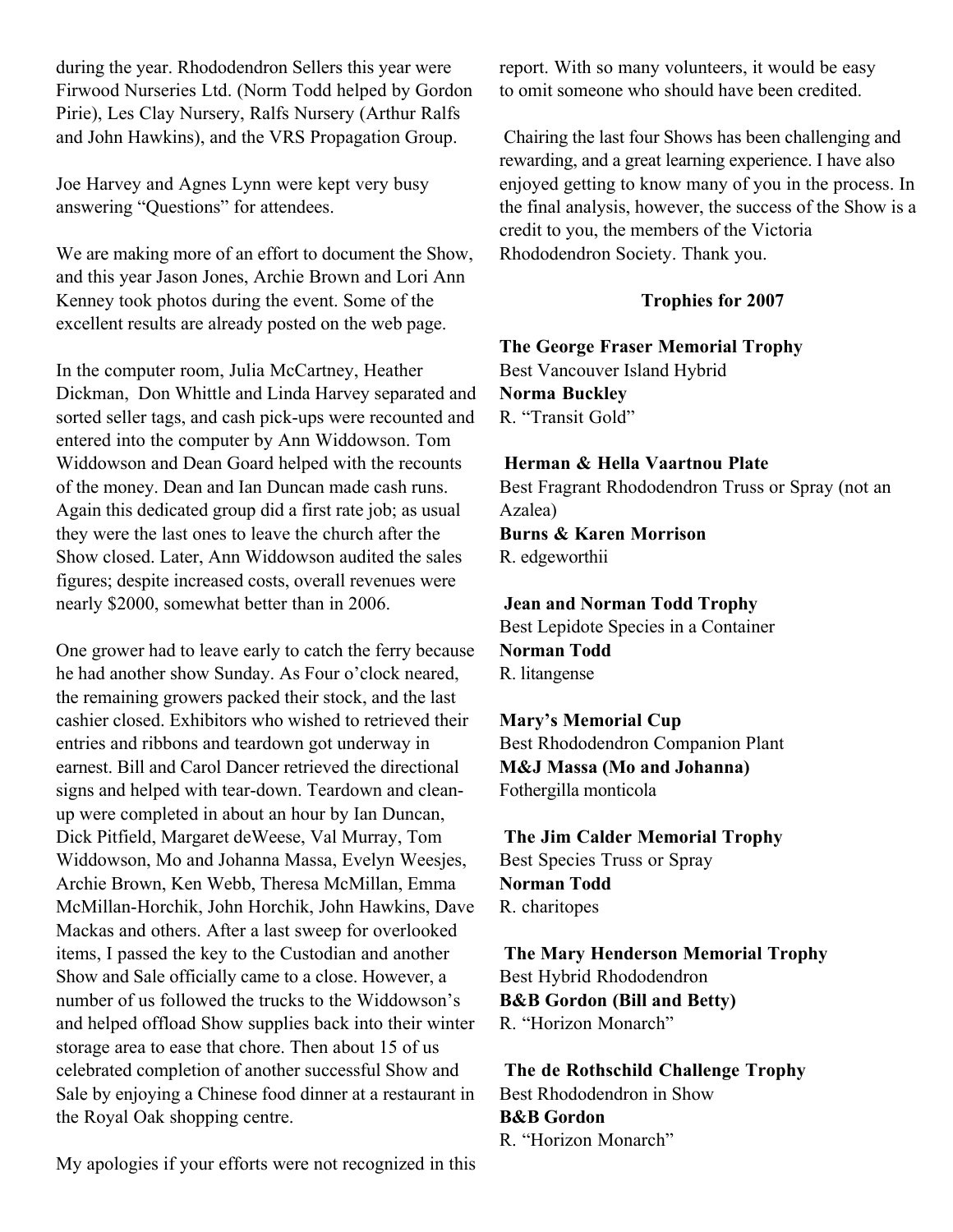**The Gibson Memorial Trophy** High Aggregate **M&J Massa**

**The Webb Trophy** People's Choice **A.C. Brown** R. "Paprika Spiced"

**Angus and Mary Boyd Trophy** Best Entry by a Novice **Roy Blackmore** R. "Razorbill"

**The Alex McCarter Bowl** Best NW Hybrid **Judy Gordon** R. "Elsie Watson"



Who has seen Norma Buckley's vase?



James and Pat Fuller enjoying the Show



photos by Archie Brown **Atlantic Rhododendron and Native Plant Society**

**Joe Harvey**, one of the originals in this group, now living on the west coast, has done very interesting and impressive breeding of indumentumed rhododendrons. Over the years he has sent seeds of these crosses to our seed exchange, and ARHS members here on the east coast may have some very interesting and fine plants from his seeds. Our group would like to obtain cuttings from any such plants in order to establish a "Living Collection of Harvey Plants" at the Lake Centre test garden. If anyone is willing to provide a cutting please contact Audrey Fralic at 683-2711 alfralic@excite.com or Christine Curry 656-2513 c.curry@auracom.com or Dick Steele at 767-4310 nanddsteele@eastlink.ca

### **Isle of Gigha**

Pat Fuller wrote excitedly about an email she had received from a reader of the Victoria Rhododendron website: victoriarhodo.ca The writer from Scotland had found R. lindeyi on the photo page by Arthur Ralfs of the entries of the 2006 Show and Sale, and the following story unfolded. Mr. Don Dennis sent the website of the garden of Achamore on the community owned isle of Gigha, Argyll, Scotland.

http://www.achamorehouse.com/gardens.htm

As the Rhododendron Conference is to be held at the Royal Botanic Garden of Edinburgh in 2008 it seemed like a good time to write about a visit to one of the many